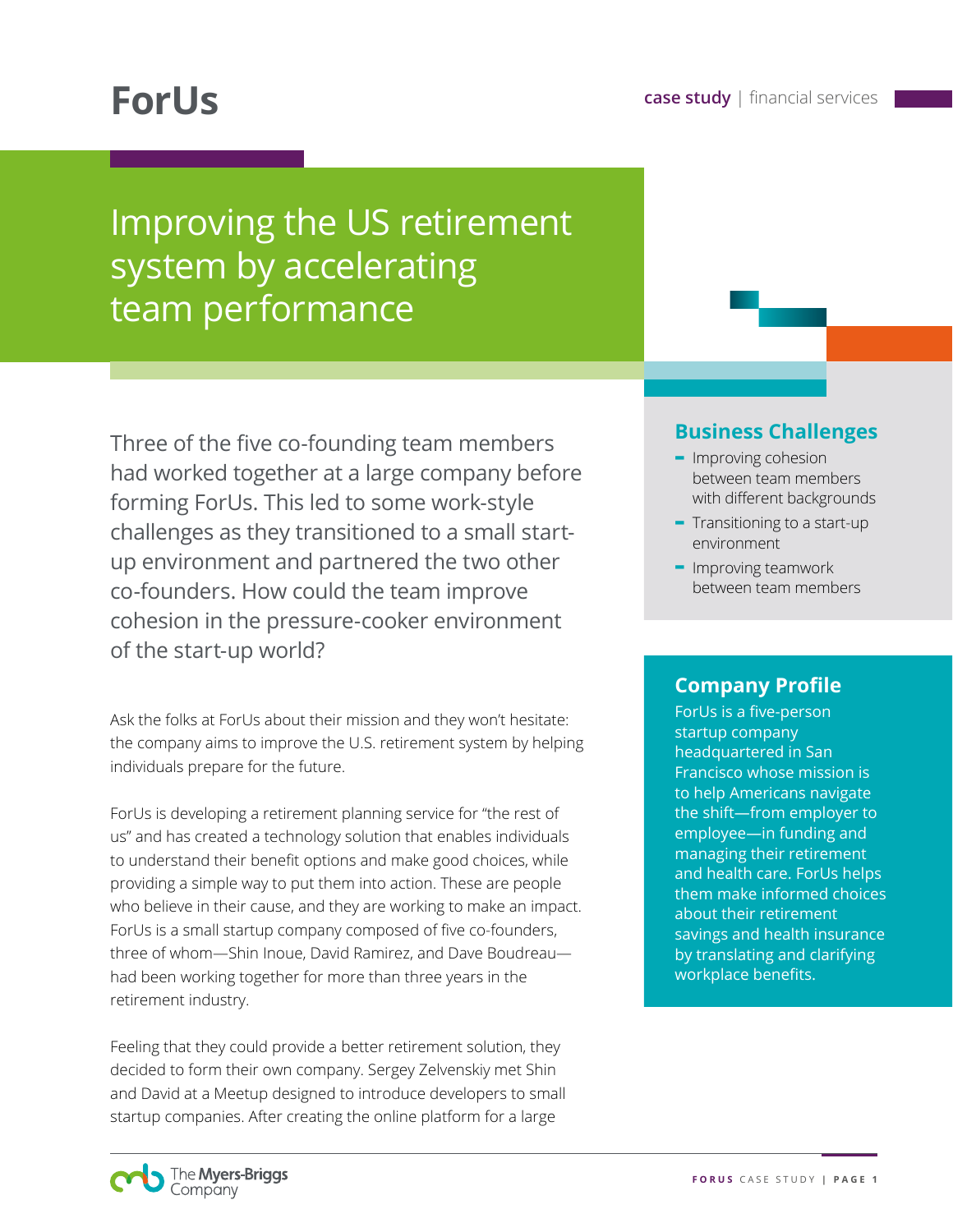retailer, Sergey was very interested in doing more meaningful work. Cindy Bloch had recently begun looking for ways to provide retirement planning support to individuals who were not being served by traditional financial planners. She was introduced to Shin through a mutual friend who thought that their goals and interests were in sync. Cindy joined ForUs in September 2012.

As the company strives to dramatically improve the lives of many, stakes are high for the ForUs team to coalesce and achieve its maximum potential. Sensing the importance of coming together and making the best use of all their talents, they enlisted the help of The Myers-Briggs Company [formerly CPP, Inc.] to come together as a team and make the most of all their talents.

#### **Solution**

The Myers-Briggs Company's organizational consultant Michael Segovia met with the founders of ForUs and led them through a training session designed to shed light on how ForUs functioned as a team— identifying what they were doing well, what could use some improvement, and what might be holding them back. Segovia used the MBTI® tool to offer ForUs a penetrating look at its styles of work, communication, learning, and other functions, at both an individual and team level.

By amalgamating insights provided by members' individual MBTI assessments, he offered a view of the "personality" of the entire team, enabling it to benefit from an overall understanding of the sum of its styles, strengths, and blind spots.

The fact that more than half of the team had worked together extensively before forming the company was an overall benefit. However, as Inoue points out, there are challenges associated with working with people you've worked with before—particularly when the new environment is radically different. "The dynamics change when you take people who formulated working relationships in a larger organization and place them into a company with only five people." Furthermore, the infusion of two new personalities created some fascinating team dynamics.

## **Solution**

- **-** Use MBTI framework to understand personality types
- **-** Focus on work style, communication, learning, and other functions
- **-** Discuss personality type on both individual and team levels

It was extremely helpful to gain some insight into how the core team communicated and worked together it enabled me to understand the original team members better...

**Cindy Block,**  Co-founder, ForUs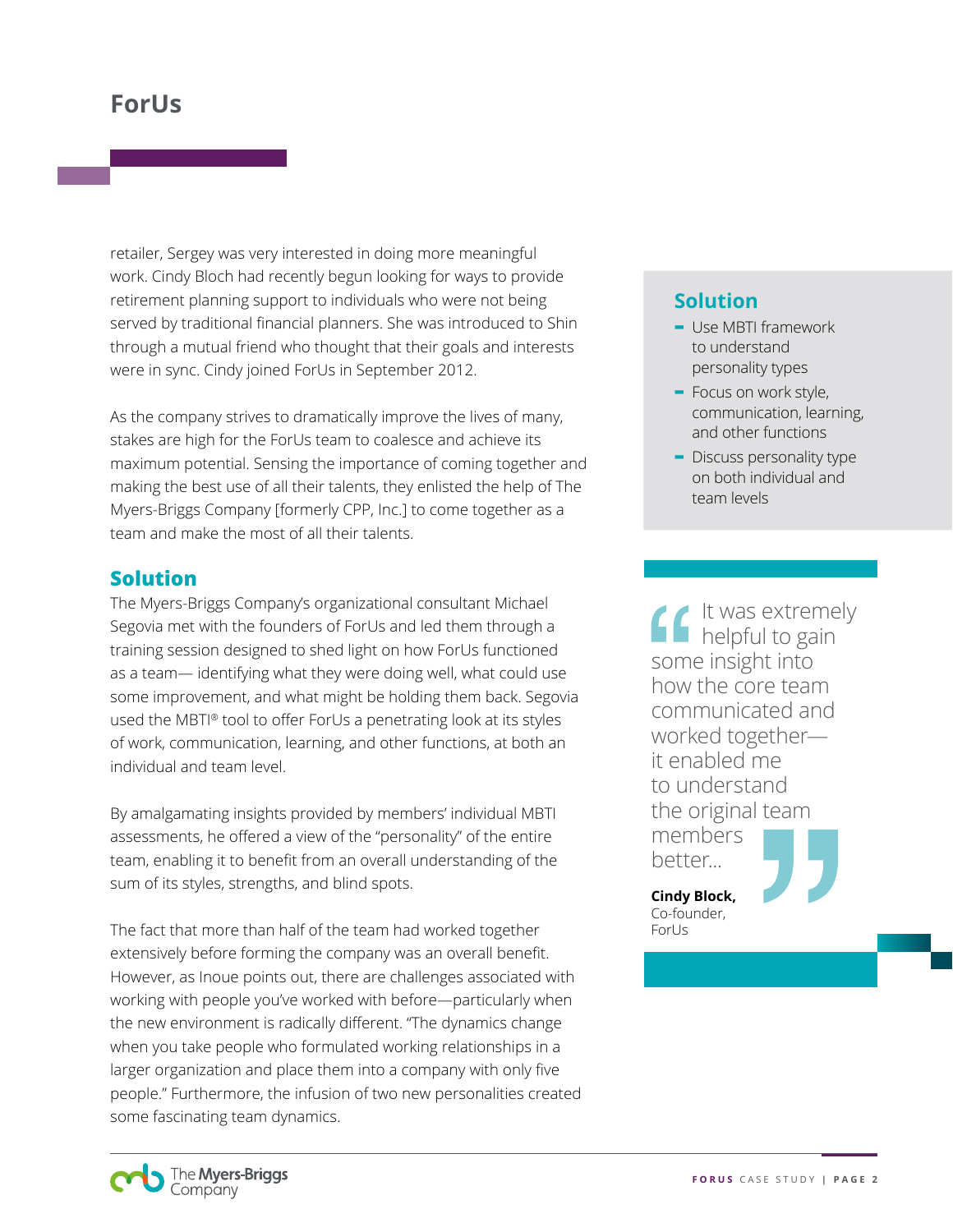Segovia's training based on the Myers-Briggs instrument helped everyone take a step back and view the team's interaction in a more objective light.

#### **Results**

The assessment process revealed that four members of the team had a preference for Introversion and only one for Extraversion. This imbalance was creating some tension, something Segovia addressed during the training session. The Extraverted team member tended to be more outspoken during meetings, and he was perceived at times by other team members as "dominating the conversation." Before the training, that tendency was unsettling to the rest of the team and sometimes even a cause for resentment. The four team members with a preference for Introversion didn't always feel they had ample opportunity to express themselves and be heard.

During the session, team members gained insight into the reasons behind each other's communication styles and learned how to manage Extraversion–Introversion differences. Segovia was able to show the Introverted team members how the meetings were perceived by their Extraverted colleague, who sometimes felt alone in his efforts to spur communication. In fact, during the session it became clear that the Extravert was often the one most frustrated during meetings, feeling that he wasn't getting any feedback from the rest of the team during discussions. Ironically, this would prompt him to be even more vocal, leading others to perceive he was increasingly trying to dominate the conversation.

From his vantage point, however, he was simply trying to prompt a flow of communication where interaction appeared to be lacking. Now the team understands that he would like to see more enthusiasm and interplay from them during conversations.

They now know that he is being more vocal because he perceives that no one else is willing to step forward, not because he wants to dominate. Segovia introduced a few techniques for those with a preference for Introversion to ensure that they are able to

### **Results**

- **-** Identifying and addressing Introversion/Extraversion differences makes meetings more productive
- **-** Increased communication of values to prospects and customers after realizing it was a blind spot
- **-** Better team cohesion and self-awareness of strengths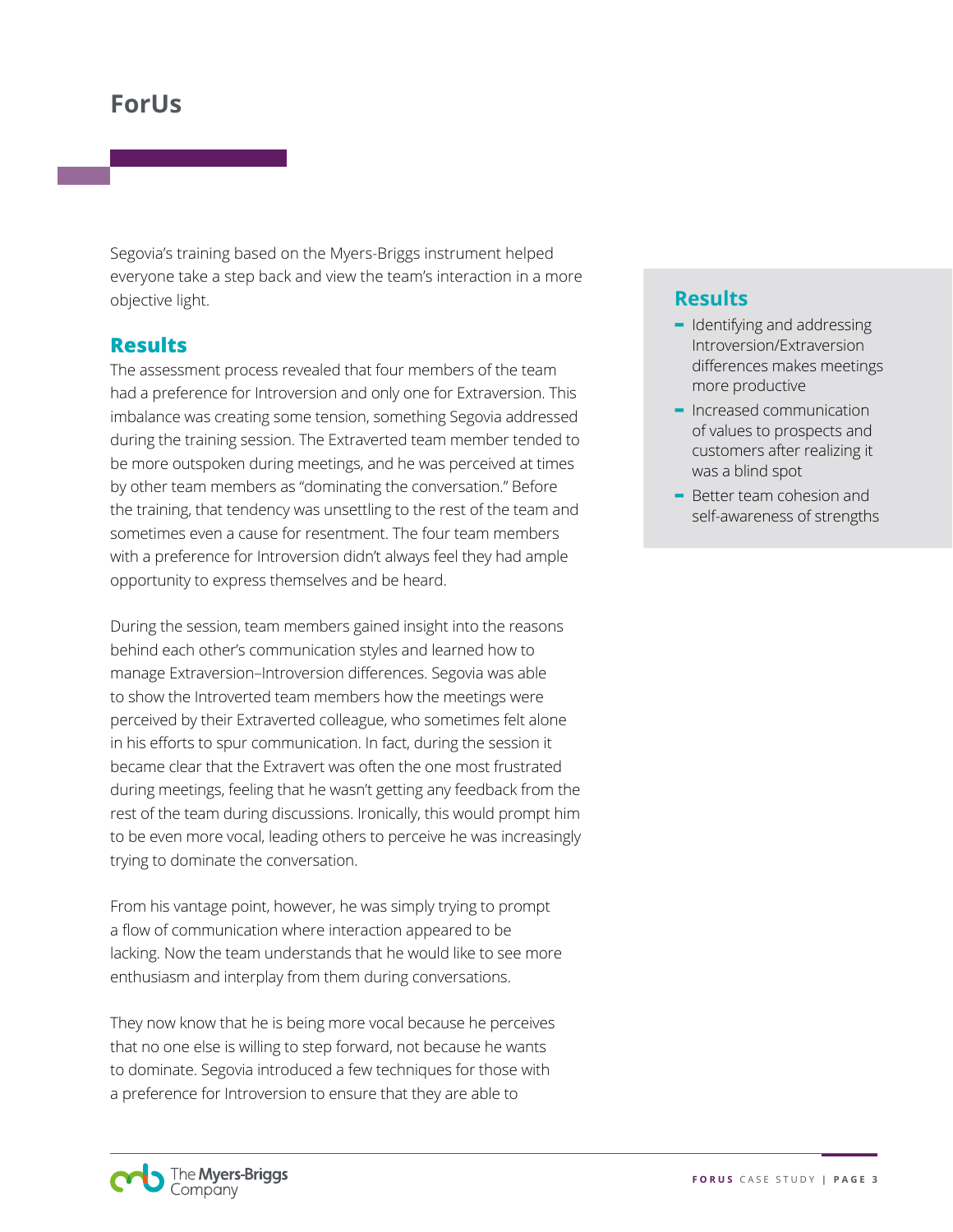adequately express their thoughts during meetings. "To be heard you have to be deliberate—you have to be more assertive," says Bloch.

During the session, the ForUs team learned that its individual personality types were actually quite similar. While the team's strengths were generally supportive of the company mission, Segovia brought to their attention some interesting findings regarding the Sensing–Intuition dichotomy.

Individuals who prefer Sensing tend to take in information by focusing on concrete facts and details and immediate actions that need to be taken. Conversely, those who prefer Intuition tend to look at the big picture, taking in information by focusing their attention on abstract patterns and meanings as well as possibilities. As it turned out, the team discovered that it was composed entirely of Intuitive types. As a result of this general orientation, the team was predisposed to focus on the larger picture of what it hoped to accomplish. This insight helped the team realize the need to develop a more analytical and detailoriented focus to find the absolute best solutions possible.

On the other hand, Intuitive types can be somewhat less inclined to pay attention to immediate steps required to achieve goals, or the practical here and now. One area where this worked against productivity was in some of the conversations that would arise among team members, which had a tendency to veer off-point. "We tend to get distracted," Block admits. "But now that we're aware, it only takes one person to speak up to get us back on track. He or she might say, 'We don't need to solve that problem today.'"

Additionally, Bloch reports, it seemed like things weren't getting done within the planned time frame. As she puts it, the team tended to underestimate how long things were going to take. Once again, this related to the Intuitive types' predisposition for big-picture thinking, as the ability to meet deadlines requires attention to immediate action items.

The team's self-awareness of the need to focus on what needs to be done in the near term prompted them to make the goal of "committing to and delivering on a smaller focus" a top action item. Passionate friction can be especially pronounced in the startup world, where teams deal with tremendous pressure to deliver a solution to an often complex problem, usually within very strict financial constraints.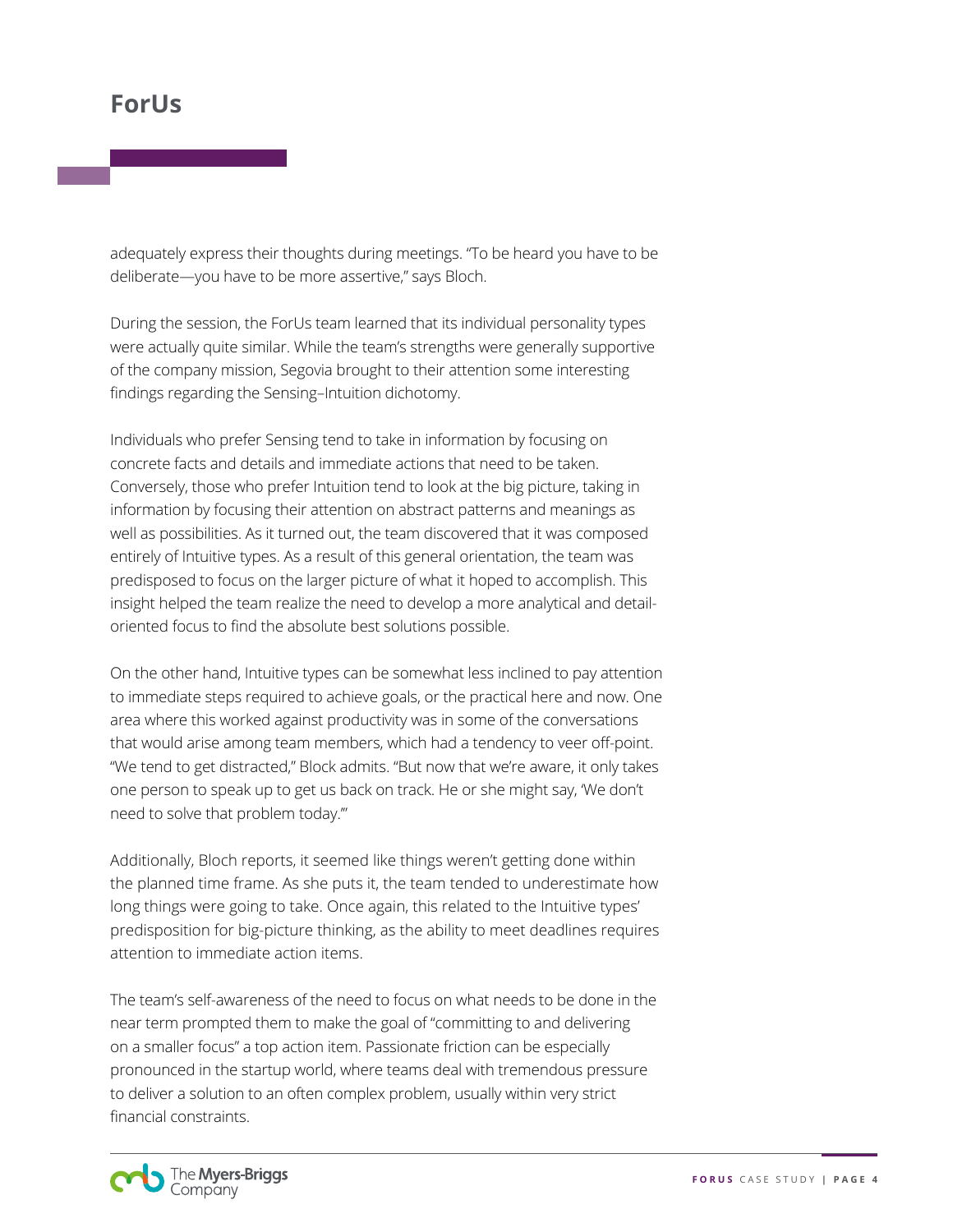"It's very different from the corporate world," Bloch explains. "Resources are allocated by fundraising rather than direct budgeting, because you're creating a product that isn't going to immediately generate revenue." In the end, enthusiasm for the product can make financial and time constraints even more difficult to deal with. While the company is for-profit, according to Inoue it's definitely not monetary compensation that drives the team, but rather its mission to solve a social problem. The passion for the end product that fuels the company also makes it ripe for time-consuming debate. For example, according to Inoue, sometimes discussions "just keep going," to the point where participants lose sight of why they were discussing the topic in the first place. "In the moment you feel like these things are very important for others to know or understand, but in reality they're not critical.

As a team entirely preferring the Intuition function, we lack that 'checking' mechanism that enables us to discern the difference in the moment." The MBTI assessment, he says, helps team members understand why others are passionate about a particular topic and why they're approaching it the way they are. Understanding how others approach certain topics— particularly understanding their decision-making process— helps reduce the unnecessary back and forth that often gives way to lengthy debate. It also helps team members maintain the self-awareness necessary to ask themselves objectively whether a certain item truly warrants a lengthy discussion.

Simply understanding the personality breakdown of all five members provided value, Bloch says. "Understanding where our team fell along the 16 personality types helped shed light on why we're doing what we're doing—developing a holistic solution to a very complex and overwhelming process." The sessions also brought to light some of the organization's blind spots.

For example, it became apparent that the team lacked a member with a natural ability to communicate effectively the value of what he or she is doing. Simply becoming aware of this, according to Bloch, provided value, persuading the group to adopt a goal of "communicating purpose to customers and investors." This has increased their patience with each other, their clarity of communication, their camaraderie, and their productivity in numerous ways.

"There are a lot of uncertainties in the start-up world— much more so than within established businesses," says Inoue. "Increased understanding of how people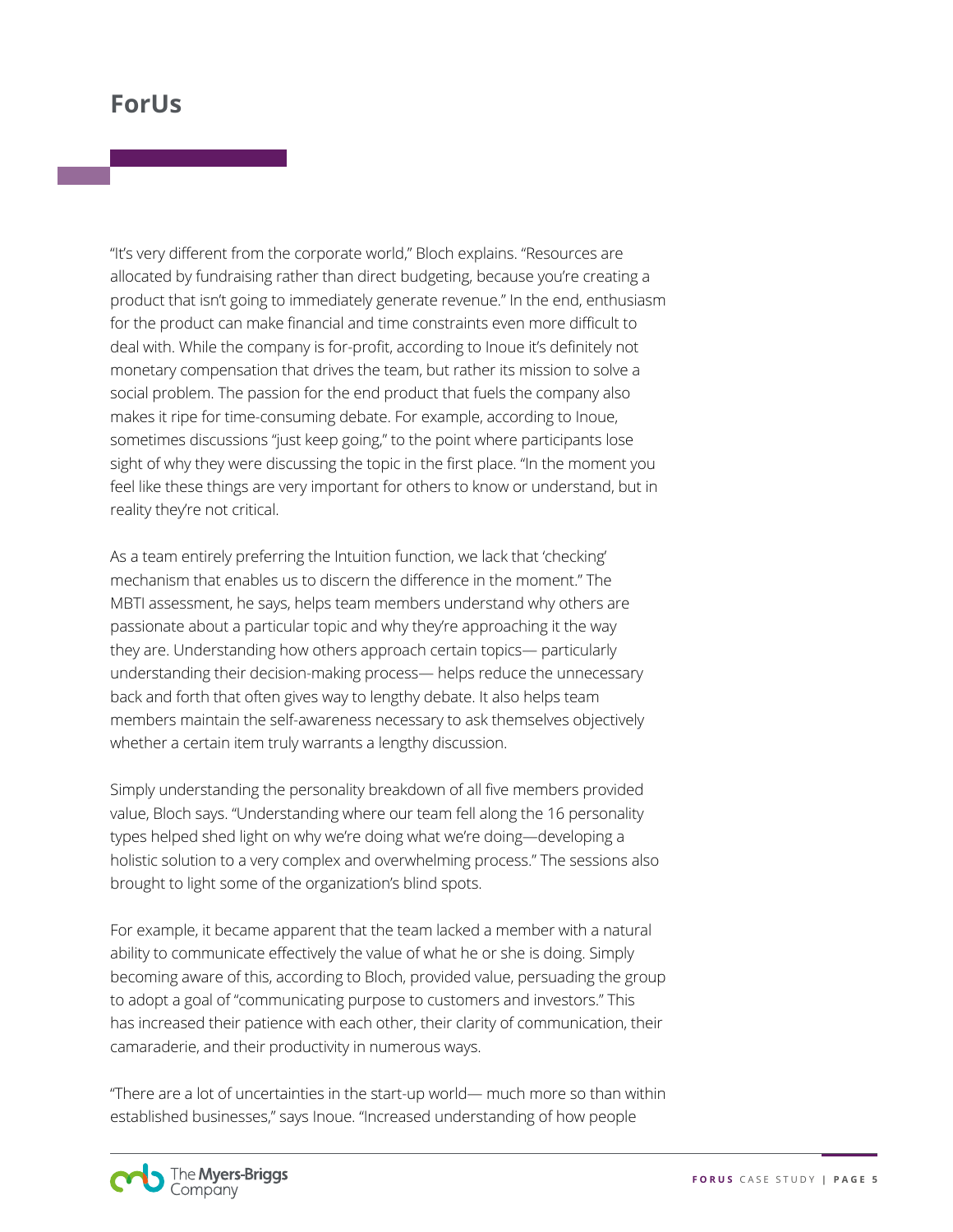deal with uncertainty is extremely helpful in a world where there is often no single 'right' answer. The MBTI tool has given me the context now to value how other team members with different preferences think about these things." Following the training, Bloch noted an immediate impact on clarity of communication, which in turn boosted productivity. "We had a planning session the day after our training—it was extremely productive. I would suggest this to everyone, and for startups I would recommend that this kind of training take place early on."